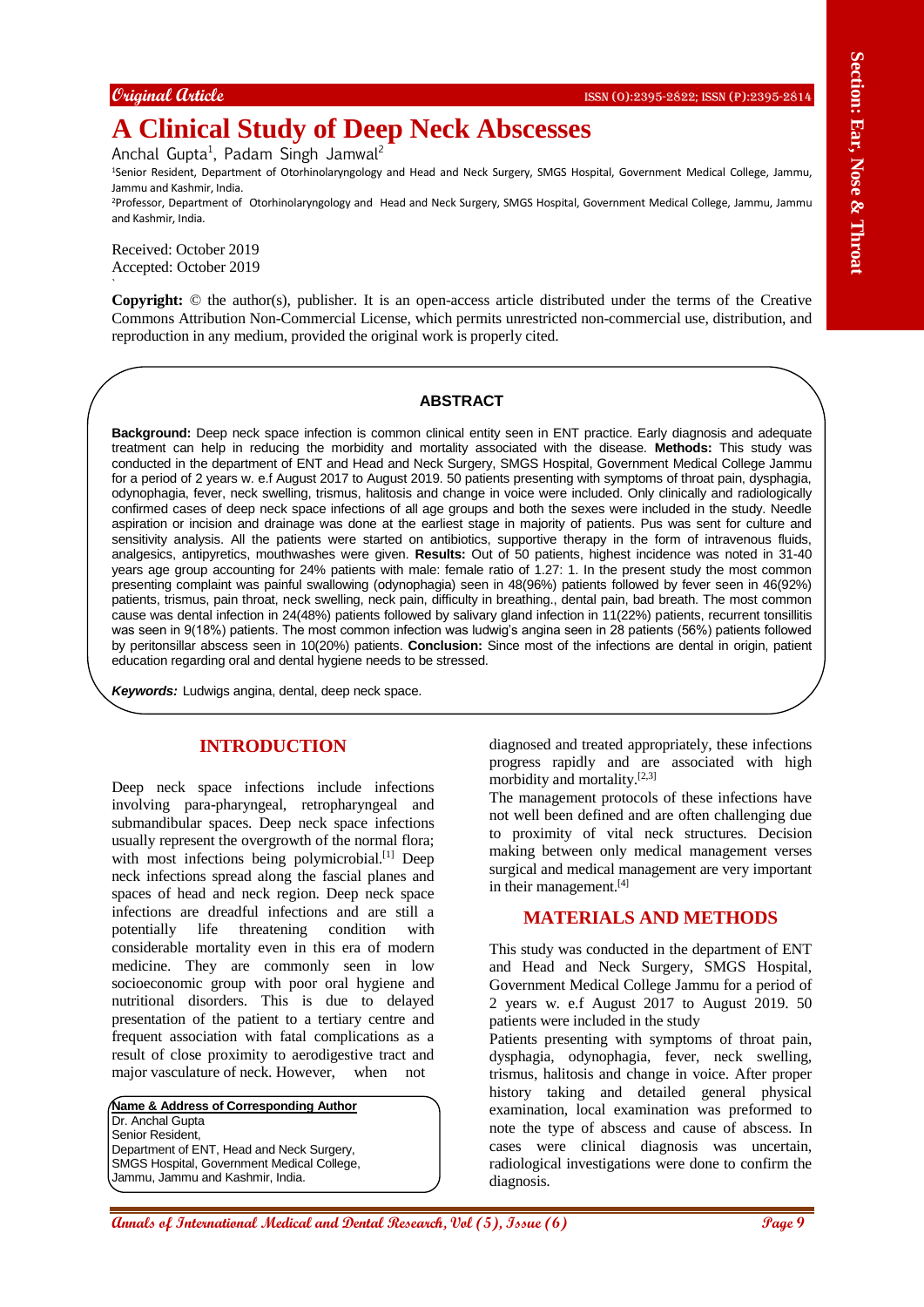## **Gupta & Jamwal; Deep Neck Abscesses**

Only clinically and radiologically confirmed cases of deep neck space infections of all age groups and both the sexes were included in the study. Needle aspiration or incision and drainage was done at the earliest stage in majority of patients. Pus was sent for culture and sensitivity analysis.

All the patients were started on antibiotics, supportive therapy in the form of intravenous fluids, analgesics, antipyretics, mouthwashes were given.

# **RESULTS**

100 patients were included in the present study. Different clinical and demographical variables were studied. The observations and results are as follows. Age and sex distribution

The youngest patient was 5 years old and oldest was 72 years old. The highest incidence was noted in 31- 40 years age group accounting for 24% patients. Out of 50 patients, 28 were male patients and 22 were females with male: female ratio of 1.27: 1. [Figure 1, Figure 2]



**Figure 1: Age wise distribution of patients.**



#### **Chief complaints**

In the present study the most common presenting complaint was painful swallowing (odynophagia) seen in 48(96%) patients followed by fever seen in 46(92%) patients, trismus, pain throat, neck swelling, neck pain, difficulty in breathing, dental pain, bad breath.[Figure 3]. 15(30%) patients had history of diabetes mellitus and were on erratic treatment. 2(4%) patients were on treatment for

hypertension and and 7(14%) patients had coexistent dibetes mellitus and hypertension.



**Figure 3: Distribution of cases according to presenting complaints**

#### **Distribution of patients according to etiology.**

Based on clinical and radiological data cause for infection was found in 46 out of 50 patients. The most common cause was dental infection in 24(48%) patients followed by salivary gland infection in 11(22%) patients, recurrent tonsillitis was seen in 9(18%) patients. Cause was unknown in 6(12%) patients. [Figure 4]



Distribution of patients according to site of abscess Based on clinical and radiological data the most common infection was ludwig's angina seen in 28 patients (56%) patients followed by peritonsillar abscess seen in 10(20%) patients. Other sites were parapharyngeal space, submental space, retropharyngeal space and parotid space. Their distribution is shown in [Figure 4]. 40(80%) patients showed involvement of single space wheres 10 (20%) patients had multiple space involvement.

#### **Diagnosis of abscess**

Diagnosis of abscess was made on history and clinical findings and examination in 30 (60%) patients whereas ultrasound, X Ray soft tissue neck and computed tomography was used in rest 20(40%) cases.